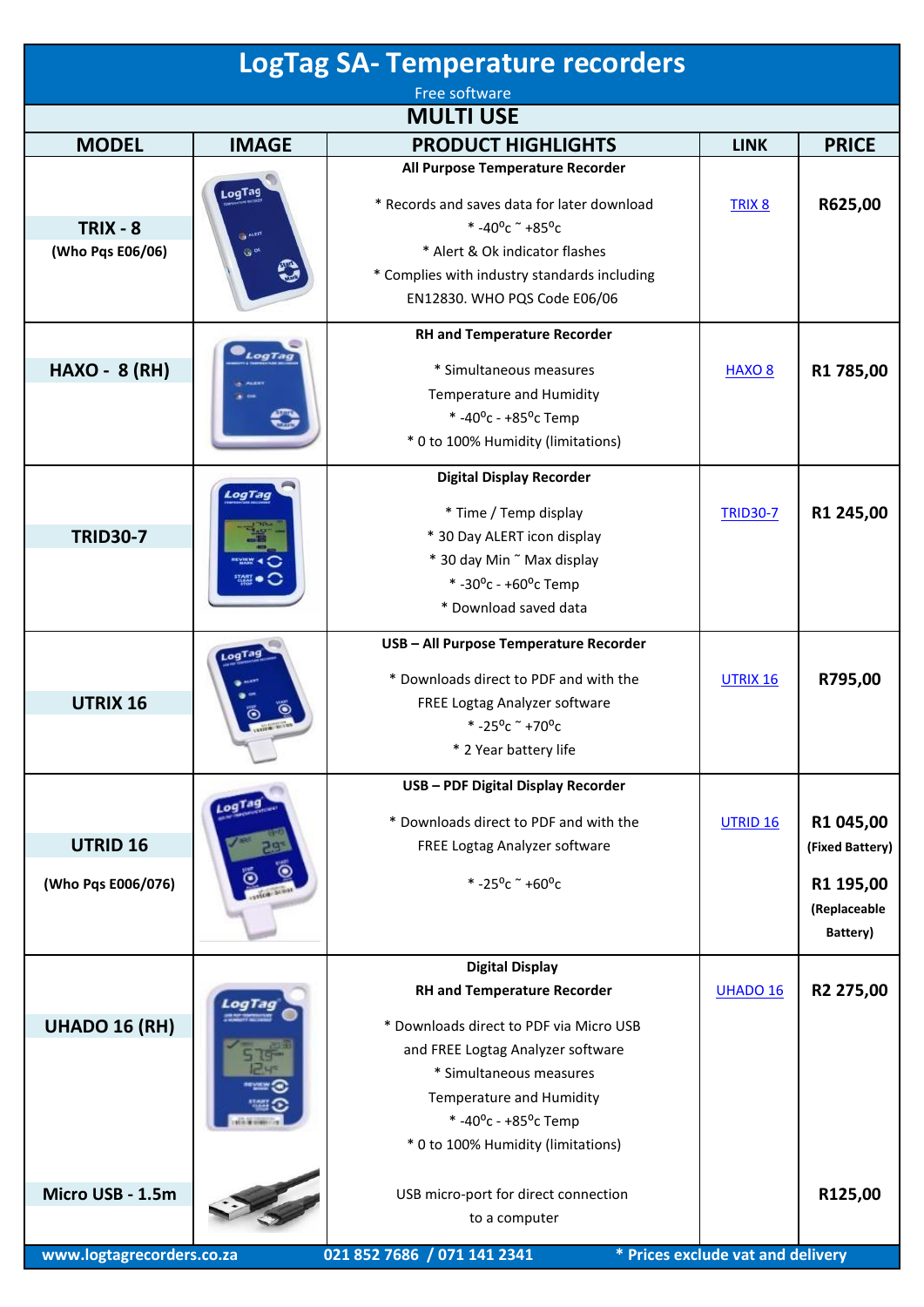| <b>MULTI USE - Continued</b>                                                                             |                                                    |                                                                                                                                                                                                                                                      |                                                      |                                                            |
|----------------------------------------------------------------------------------------------------------|----------------------------------------------------|------------------------------------------------------------------------------------------------------------------------------------------------------------------------------------------------------------------------------------------------------|------------------------------------------------------|------------------------------------------------------------|
| <b>MODEL</b>                                                                                             | <b>IMAGE</b>                                       | <b>PRODUCT HIGHLIGHTS</b>                                                                                                                                                                                                                            | <b>LINK</b>                                          | <b>PRICE</b>                                               |
| <b>TRED30-16R</b>                                                                                        |                                                    | <b>Digital Display Recorder</b><br>* Audible alarm<br>* 30 Day Digital display alerts / Min ~ Max                                                                                                                                                    | <b>TRED30-16R</b>                                    | R1 745,00                                                  |
| <b>TRED30-16R KIT</b><br>(Logger, ST100K, WMB,<br>Glycol bottle)<br><b>Cradle Required</b>               |                                                    | * External probe capable (excl.)<br>*Replaceable battery unit<br>* -40 $^{\circ}$ c - +99 $^{\circ}$ c Temp<br>* Downloads saved data                                                                                                                |                                                      | R2 595,00                                                  |
| UTRED16-F<br><b>UTRED16-F KIT</b><br>(Recorder, ST100S -15<br>Probe and WMB)                             | LogTaq                                             | Digital Display with<br><b>External Probe Capacity</b><br>* Records Temperature using an<br>external probe (excl.)<br>* Downloads via USB - PDF<br>and FREE Logtag Analyzer software<br>*-40°c ~ +99°c                                               | UTRED16-F                                            | R1 195,00<br><b>KIT</b><br>R1885,00                        |
| <b>UTRED30-16</b><br>UTRED30-16 KIT<br>(Recorder, ST100S -15<br>Probe and WMB)<br><b>Cradle Required</b> | <b>8 8 8</b>                                       | Large PDF Digital Display<br><b>External Probe Capacity</b><br>* Large easy to read display screen<br>* Records Temperature using an<br>external probe (excl.)<br>* Downloads with USB cable<br>*Replaceable battery unit<br>* -40°c $\degree$ +99°c | <b>UTRED30-16</b>                                    | R2 395,00<br><b>KIT</b><br>R3 095,00                       |
| TREX <sub>8</sub>                                                                                        |                                                    | <b>Temperature Recorder with</b><br><b>External Probe Capacity</b><br>* Records Temperature using as<br>external probe (excl.)<br>* -40°c $\degree$ +85°c                                                                                            | TREX 8                                               | R1 145,00                                                  |
| <b>UTRED-WIFI KIT</b>                                                                                    | LogTag<br>134<br><b>Hack</b><br>127<br><u>୍ଚ କ</u> | <b>Temperature Recorder</b><br>(Includes: UTRED / Probe / Bracket)<br>*Real time WiFi to LTO (Cloud) - subscription<br>* Email & SMS Alert<br>* USB & Battery Power<br>* Remote Online Access<br>* -40 $^{\circ}$ c - +99 $^{\circ}$ c Temp          | <b>UTRED WIFI</b>                                    | R4 895,00<br><b>or</b><br>R330 p/m<br>x 24m<br>(incl Subs) |
| <b>WIFI CRADLE</b>                                                                                       |                                                    | Desktop WiFi Cradle to LTO<br>* Use LTI-WiFi to download data to LTO without<br>access to a computer and installed software<br>* Accepts any standard Logtag data logger with<br>3 silver contact pins on rear case                                  | <b>WIFI CRADLE</b>                                   | R2 275,00                                                  |
| <b>WiFi WMB</b><br>www.logtagrecorders.co.za                                                             |                                                    | Wall Mounted Cradle to LTO<br>(LTO) Logtag online - Cloud based data<br>storage & remote monitoring-<br><b>POA</b><br>021 852 7686 / 071 141 2341                                                                                                    | <b>WIFI WMB</b><br>* Prices exclude vat and delivery | R2 695,00                                                  |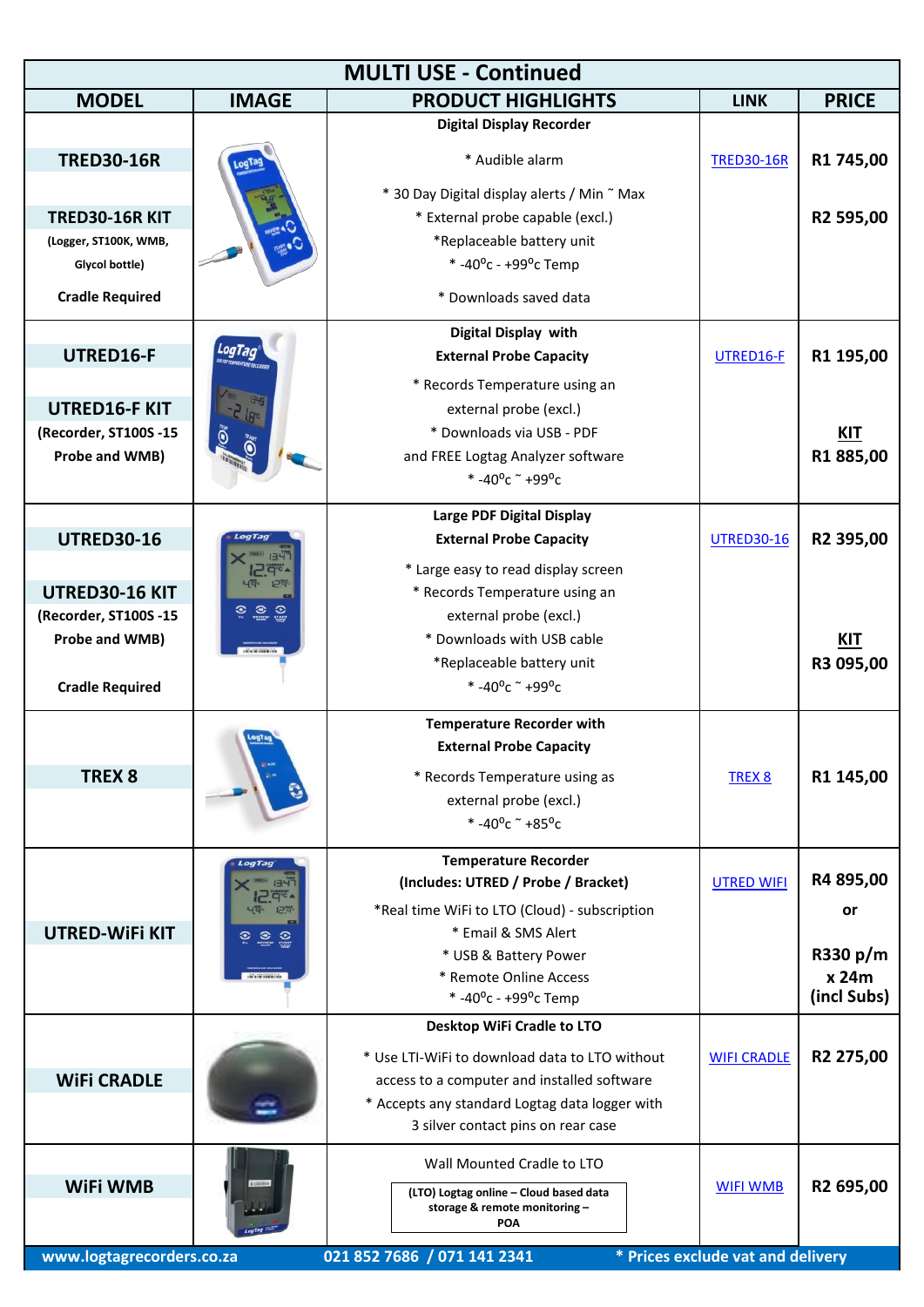| <b>MULTI USE - Continued</b> |                               |                                               |                   |              |
|------------------------------|-------------------------------|-----------------------------------------------|-------------------|--------------|
| <b>MODEL</b>                 | <b>IMAGE</b>                  | <b>PRODUCT HIGHLIGHTS</b>                     | <b>LINK</b>       | <b>PRICE</b> |
|                              | LogTag                        | Low Temperature Recorder                      |                   |              |
| TRIL <sub>8</sub>            |                               | * Dry Ice "Probe-less" Temperature recorder   | TRIL <sub>8</sub> | R1 995,00    |
|                              |                               | $* -80^{\circ}$ c ~ +40°c                     |                   |              |
|                              |                               | * Records and saves data for later download   |                   |              |
|                              |                               | * Alert & Ok indicator flashes                |                   |              |
|                              |                               | Low Temperature Recorder                      |                   |              |
| TREL <sub>8</sub>            |                               | * Records Temperature                         | TREL 8            | R1 295,00    |
|                              |                               | using an external probe (excl.)               |                   |              |
| <b>TREL 8 KIT</b>            |                               | $* -80^{\circ}$ c ~ +40°c                     |                   | KIT          |
| (Recorder, ST10 Prode        |                               | * Alert & Ok indicator flashes                |                   | R1 695,00    |
| and WMB)                     |                               | * Records and saves data for later download   |                   |              |
|                              |                               | <b>Low Temperature Recorder</b>               |                   |              |
| <b>TREL30-16</b>             |                               | <b>Digital Display Recorder</b>               | <b>TREL30-16</b>  | R1 595,00    |
|                              |                               | * Audible alarm                               |                   |              |
|                              |                               | * Records Temperature                         |                   |              |
| <b>TREL30-16 KIT</b>         |                               | using an external probe (excl.)               |                   | <b>KIT</b>   |
| (Recorder, ST10S -30         |                               | $* -80^{\circ}$ c ~ +40°c                     |                   | R2 395,00    |
| Probe and WMB)               |                               | * Records and saves data for later download   |                   |              |
|                              |                               |                                               |                   |              |
|                              |                               | <b>Freeze Indicator</b>                       |                   |              |
| <b>iSO Tag</b>               | <b>50 Tag</b>                 | * Irreversible indicator $< 0$ <sup>o</sup> c | <b>ISOTAG</b>     | R 295.00     |
| (Who Pqs E006/038)           |                               | * Single Trip recorder                        |                   |              |
|                              |                               | $* -0$ <sup>o</sup> c ~ +8 <sup>o</sup> c     |                   |              |
|                              |                               | Pre Configured 30 day                         |                   |              |
| <b>VAXTAG</b>                | LogTag<br>vaxtag              | <b>Digital Display Recorder</b>               | <b>VAXTAG</b>     | R 995.00     |
|                              | $-0.1$                        |                                               |                   |              |
| (Who Pqs E006/TR06.3)        | 5 <sub>cm</sub><br>--         | * 30 day Min ~ Max display / Alert            |                   |              |
|                              | <b>WAY O</b><br><b>TANK O</b> | $* -30^{\circ}c$ ~ +60°c                      |                   |              |
|                              |                               | * Non reversable indicator                    |                   |              |

| <b>ACCESSORIES</b>                                                                            |              |                                                                                         |                |              |
|-----------------------------------------------------------------------------------------------|--------------|-----------------------------------------------------------------------------------------|----------------|--------------|
| <b>MODEL</b>                                                                                  | <b>IMAGE</b> | <b>PRODUCT HIGHLIGHTS</b>                                                               | <b>LINK</b>    | <b>PRICE</b> |
| <b>INTERFACE</b><br><b>CRADLE</b>                                                             | ÷            | Compatible with all standard LogTag® recording<br>products having 3 silver contact pins | <b>CRADLE</b>  | R845,00      |
| <b>WALL MOUNTED</b><br><b>BRACKET (WMB)</b>                                                   |              | Easy and tidy solution to mounting a LogTag on a<br>wall, door or vertical surface      | <b>WMB</b>     | R145,00      |
| <b>PROTECTIVE</b><br><b>COVER</b>                                                             |              | Designed for LogTag recorder products to allow<br>use in harsh enviroments              | <b>P/COVER</b> | R275,00      |
| 021 852 7686 / 071 141 2341<br>* Prices exclude vat and delivery<br>www.logtagrecorders.co.za |              |                                                                                         |                |              |